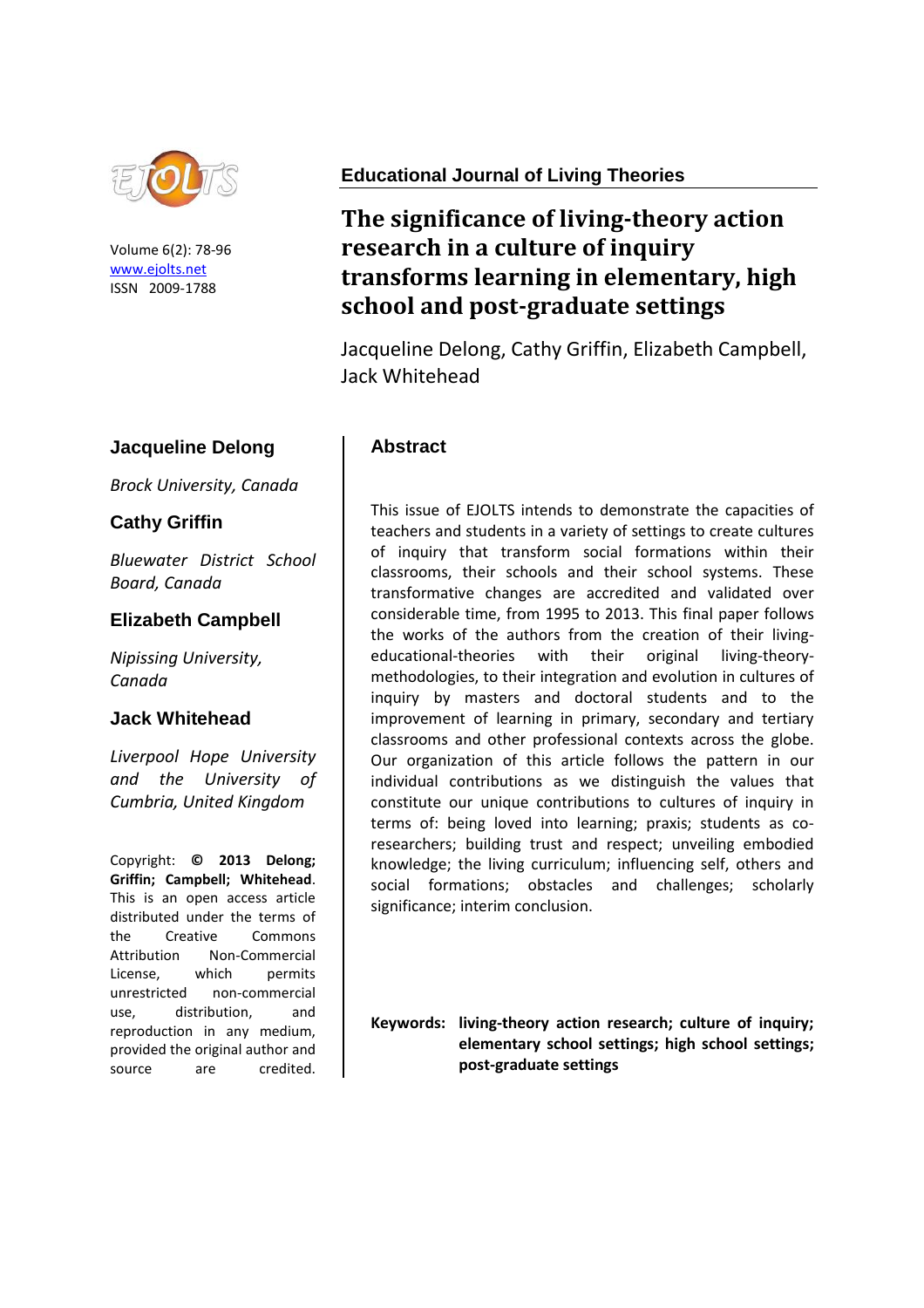## **1. Loved into learning**

In the individual papers we have explained how we each experience the concept of "loved into learning" and created our own unique meanings in our practices in our various educational settings. One of our unexpected results was our understanding of the nature of our influence in each others' writings. The embodied expression of being loved into learning provided a value through which we transcended the constraints of the poverty of traditional academic texts to communicate meanings of embodied values. We met the criteria of writing an academic paper while simultaneously honouring the unique educational experiences and diverse epistemologies and ontologies of each author. Our awareness of this process is enhanced by the availability of the visual narratives we produced during our Skype calls that were made available to each of us for further reflection and analysis.

As we engage in dialogue in our Skype calls, we each have an image of the other three participants on our screen and can see and feel their responses to our critical and creative insights, questions, and concerns. Our experience is further enhanced by witnessing the authentic struggle of seeking clarification and understanding between us. While it is possible that much of this could also be appreciated if co-writers kept a written record of all drafts showing the evolution of ideas, we are claiming that the live interaction with the aid of visuals enabled us to experience and be influenced by the energy flowing values and empathetic resonance of each individual and the group as a whole.

Here is an illustration of how we are using multi-media data to share our understandings of our energy-flowing values, empathetic resonance and being loved into learning.

The first four images below are taken directly from the YouTube thumbnail on Jack's YouTube channel. The image was outside Jack's control in that it is "selected" by YouTube. Using the application "download helper" with the Firefox Browser you can quickly download the whole of the video-clip, load them into quicktime and move the cursor backwards and forwards along the clip.



**Video 1.** 39:25 minutes 26/03/13 [\(http://youtu.be/FLzIOcVGh3c\)](http://youtu.be/FLzIOcVGh3c)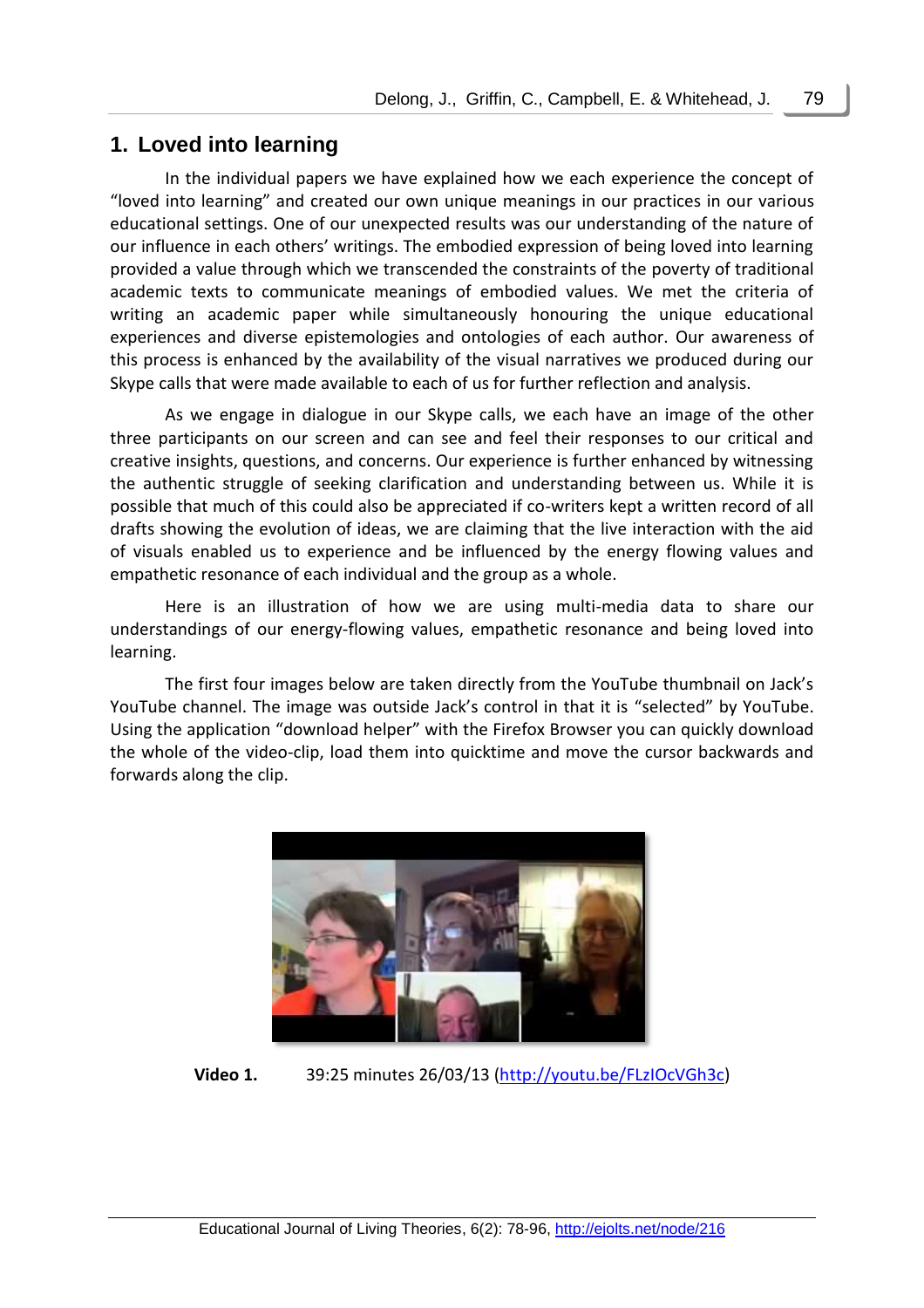80



**Video 2.** 43:35 minutes 27/03/13 [\(http://youtu.be/XR6kvxfrdXk\)](http://youtu.be/XR6kvxfrdXk)



**Video 3.** 9:45 minutes 29/03/13 [\(http://youtu.be/qcDSqryJ6Jg\)](http://youtu.be/qcDSqryJ6Jg)



**Video 4.** 1:49:07 hours 01/04/13 [\(http://youtu.be/Fp1WPy6O1Wg\)](http://youtu.be/Fp1WPy6O1Wg)

Image 1 below was chosen by Jack because of the empathetic resonance he felt with the pooling of our life-affirming energies and commitment to a democratic way of creating together.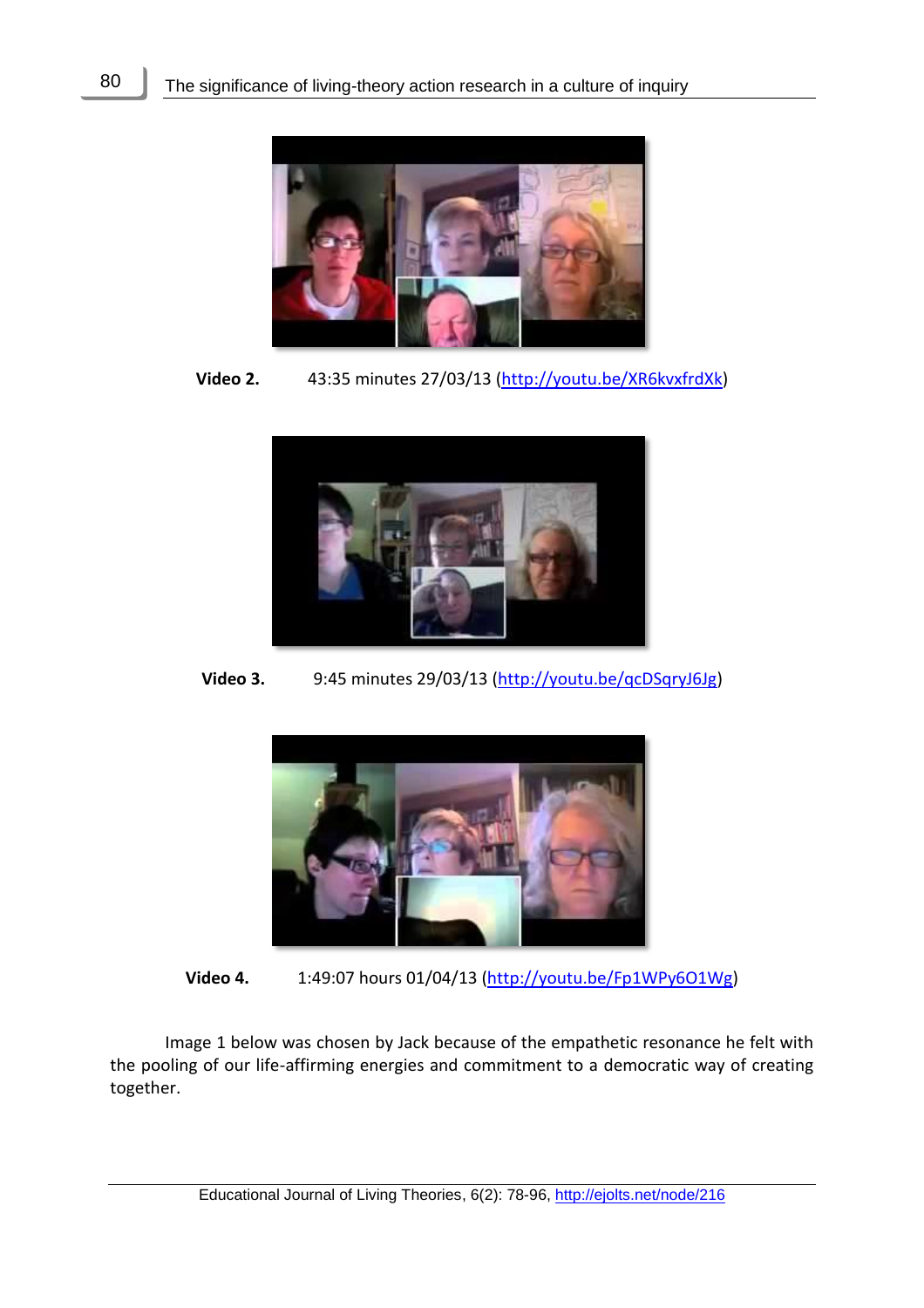

**Image 1.** A still image 00:32 minutes into a conversation on the 17/03/13 where we are feeling our empathetic resonance of bring loved into learning

As we move the cursor backwards and forwards along the four video-clips of our SKYPE conversations we agree that the moments that we pause on and experience the greatest feeling of empathetic resonance are one's where we share an expression of "being loved into learning." In these expressions we recognize a flow of our own life-affirming energies and the love for what we are doing in education. We also recognize that we our pooling these flows of our life-affirming energy in a democratic way of creating together. In the first four videos, we do not experience such meanings. It is only when we move the cursor backwards and forwards along the video-clips that we can see ourselves, as in image 5, expressing the values that constitute for us, our culture of inquiry and communicating our embodied expressions of "being loved into learning." Here is access to data we use to show our pooling of our life-affirming energy in a democratic way of creating together. Branko Bognar first drew our attention to the value of a democratic way of creating together in 2013 a conversation on the future of EJOLTS.

For the sake of completeness, having shown some of our conversations in the preparation of the AERA 2013 presentation, here is a video of our presentation at AERA 2013 (Video 5). What the four of us can see, hear and experience is our individual contribution to the presentation. We can see ourselves being influenced by the sociohistorical and sociocultural norms of presentations at an international conference. We speak directly to the audience. We are focused on our aural communications and not on our embodied expressions of meaning. The video helps us to feel and re-live the energy-flowing values that motivate us to present our ideas in this public forum. When compared to the above videoclips of our conversations in preparing the presentation, what is missing from the presentation is an explicit understanding of our relationally dynamic values, through which we created the presentation and lived our value of a democratic way of creating together. The presentations in this issue of EJOLTS, with our multi-media narratives focus explicitly on overcoming this omission in the AERA 2013 presentation.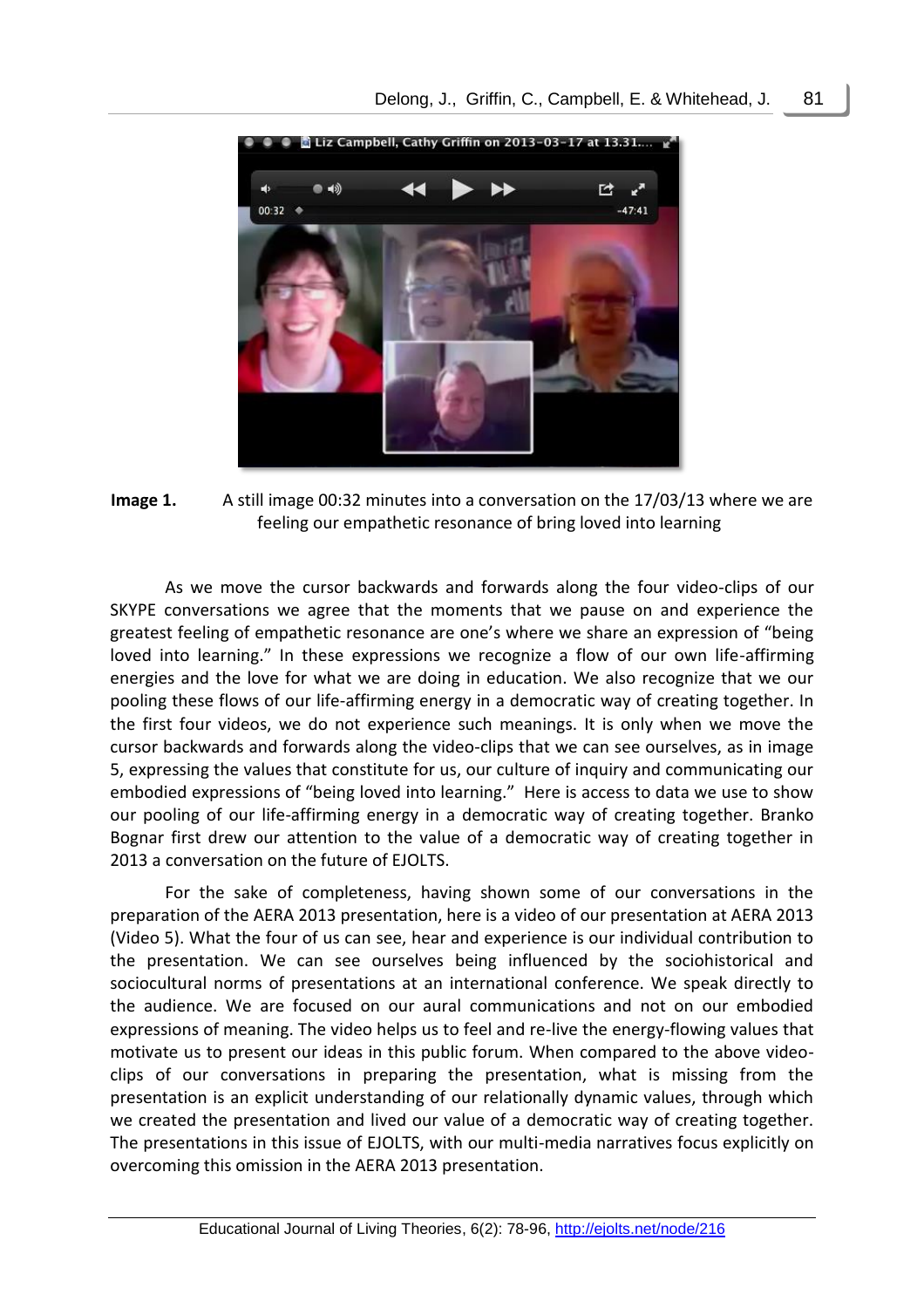

**Video 5.** 14:03 minutes of AERA 2013 presentation of 28/04/13 [\(http://youtu.be/jjmfKJ7Gtsw\)](http://youtu.be/jjmfKJ7Gtsw)

## **2. Praxis**

In "How do I Evolve Living-Educational-Theory Praxis in Living-boundaries?" Huxtable (2012) contributes the original idea of a living-theory praxis.

While Jack was familiar with praxis from the readings of literature influenced by Marxist ideas, it is only recently that he has embraced the idea of praxis within his livingeducational-theory that includes a culture of inquiry. It was while supervising Huxtable's doctoral research programme (Huxtable, 2012) that Jack came to appreciate the usefulness of the idea of a living-theory praxis through one of Huxtable's original contributions to educational knowledge: "Living-Educational-Theory praxis, highlighting the fundamental importance of educators creating 'values-based explanation of their educational influences in learning' (Whitehead, 1989), as they research to develop praxis within living-boundaries" (Huxtable, 2012, Abstract).

In the process of writing the AERA paper and then this journal issue, Jackie came to recognize the ontological and epistemological significance of her original contribution of a culture-of-inquiry as a means to enhance teaching and learning and to encourage and support the creation of living theories.

Whilst engaged in the multi-screen SKYPE conversations with Jackie, Liz, Cathy, and Jack we can each see the four of us on the screen together. This visual reflection communicated to us our existence within living boundaries in a culture of inquiry. We can see and hear each one of us expressing values in both creative and critical contributions and responses within the conversations. These moved continuously between issues of practice and theory within the praxis of our living-boundaries.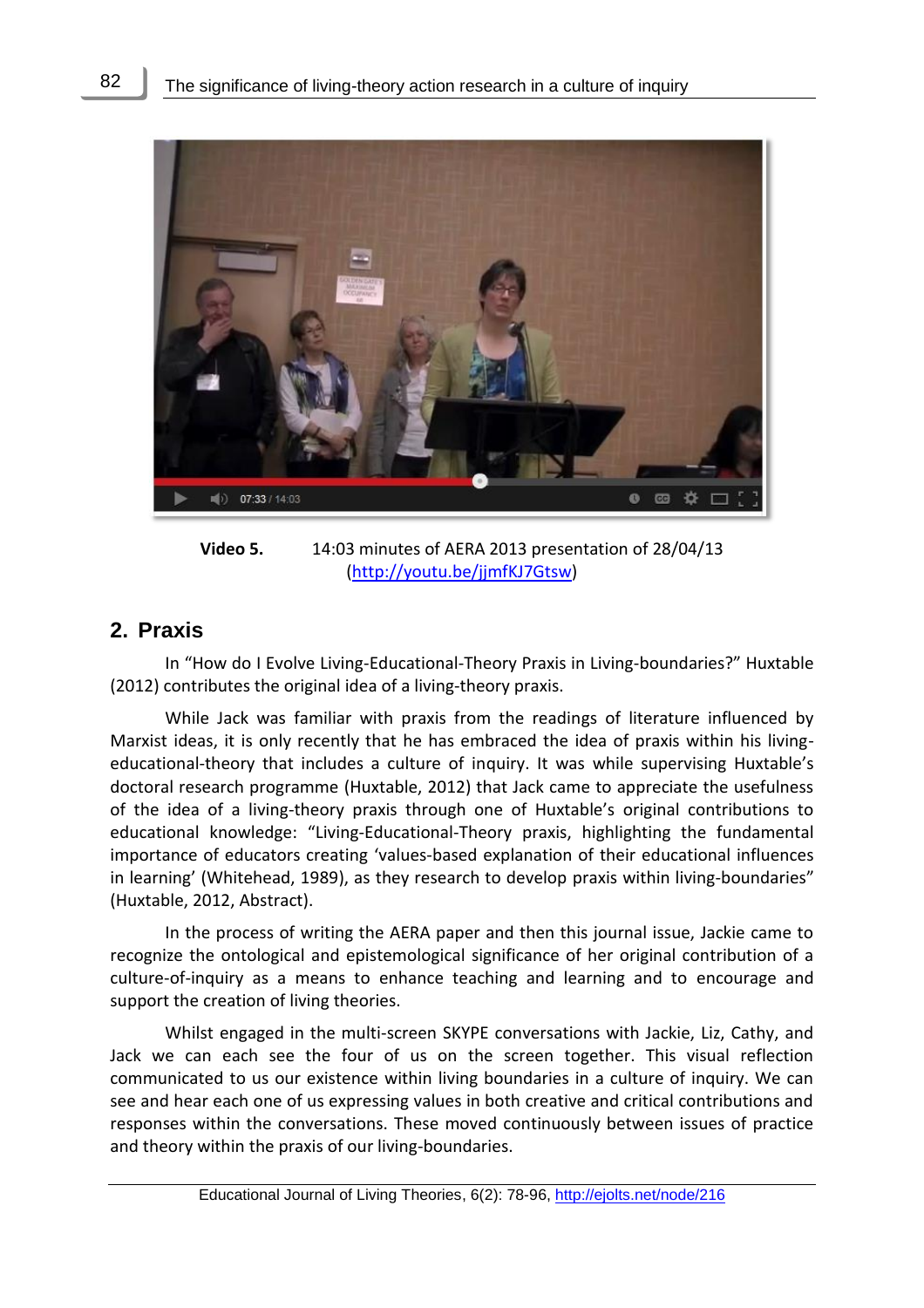We are continuing to extend the influence of living-educational-theories within our cultures of inquiry. For example, the educational influences for Jack of working with Jackie, Liz and Cathy, are focused on overcoming a poverty in his educational discourse and practice, related to love and hope. Until Liz and Cathy pointed to Jackie's educational influence in their learning in terms of being "loved into learning" Jack had not recognised a poverty in his own awareness related to the acknowledgement of this quality in his own educational influences.

Since 2000 Jack had recognised the importance of bringing a flow of life-affirming energy with values that carry hope for the future of humanity, into explanatory principles of educational influence. In working with Jackie, Liz identified the relational dynamic and value of 'being loved into learning' as an explanatory principle. In working with Jackie, Liz and Cathy he also began to understand the importance of recognising and responding to expressions of vulnerability in the other.

As we write these words we are aware that our expressions of meaning are impoverished in relation to our experience of our living relationships in which expressions of vulnerability are recognised, accepted and transcended within a culture of inquiry that carries hope for each individual and for the future of humanity.

## **3. Students as co-researchers**

In our relationships with our students we express an educational responsibility that is distinguished by what Buber refers to as the special humility of the educator. The educational relationship with our students is not one of full mutuality as we accept this educational responsibility in a way that is not a requirement of our students' relationship with us. Nevertheless, we see ourselves as co-researchers in the sense that we are continuously learning from and with our students. With Jackie and Jack in their supervisions of postgraduate research programmes, they are learning from the originality of their students and integrating these insights into their own living educational theories. With Cathy and Liz, they are learning about their students in ways that influence their responses to their students in their desire to contribute to their lives of personal flourishing.

## **4. Building trust and respect**

In all of the individual action research projects, the consensus is that trust and respect are essential to building a culture of inquiry in which embodied knowledge is valued and theorizing of practice flourishes. In her study to improve her practice, Jackie learned that in order to create a safe place for students to recognize their values, it was essential for her to reveal her own vulnerability so that a trusting, respectful environment for living and learning was created.

Because of the trust built over time and through many SKYPE conversations with the four of us, on March 31, 2013, Cathy and Liz were enabled to find, within the chaotic writing of the paper, six themes that took our methodological inventiveness into a comprehensible flowing argument. The significance of this transformation can be appreciated by comparing the draft which Jack responded to by saying that he had lost a sense of comprehensibility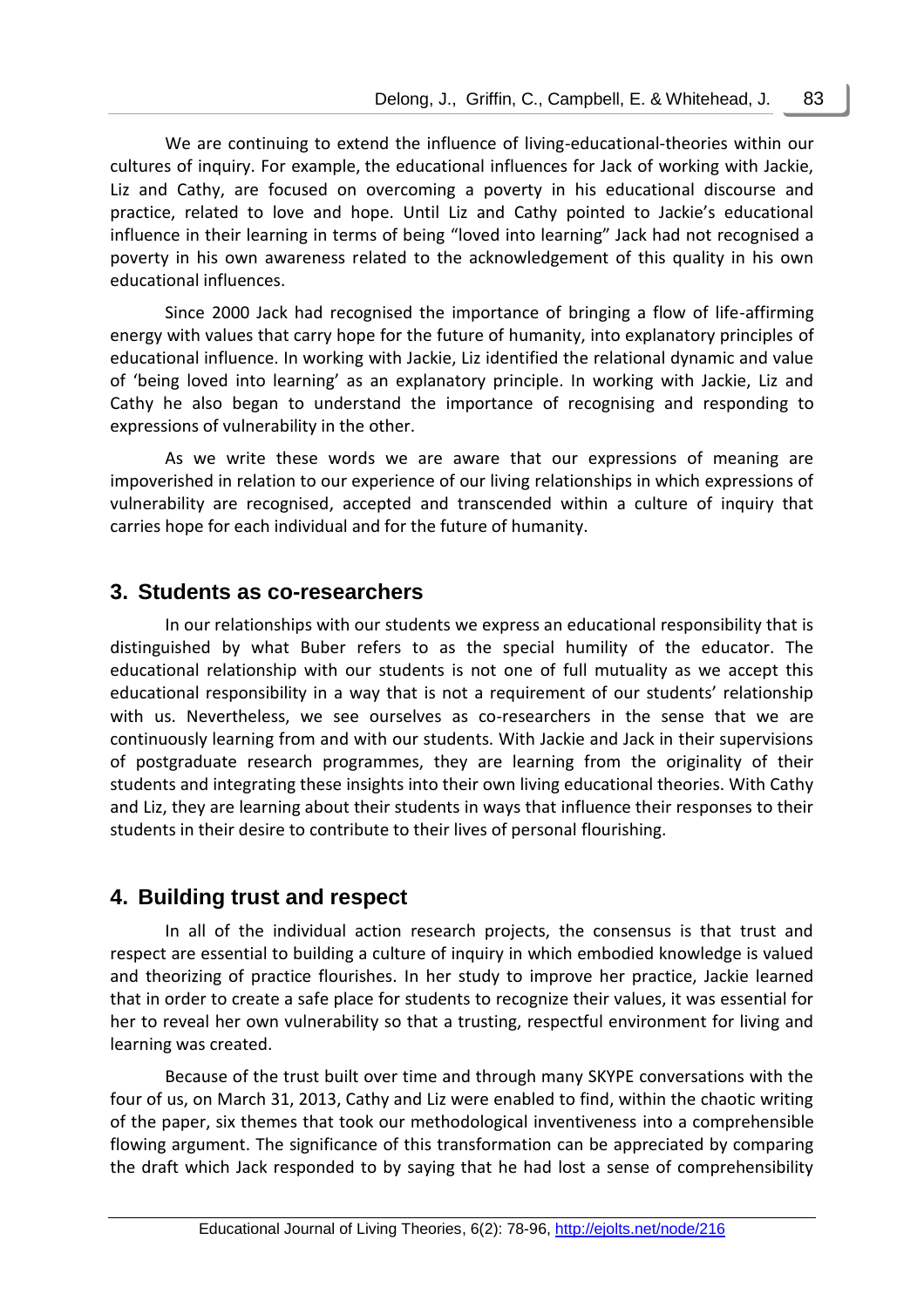(see [http://www.actionresearch.net/writings/aera13/lcjdcgjwaera13dr160313.pdf\)](http://www.actionresearch.net/writings/aera13/lcjdcgjwaera13dr160313.pdf) to the present writing in which we are using the 6 themes in ways that we all find comprehensible. We have presented evidence that supports our claim that providing an environment of trust and respect in our classrooms and in our culture of inquiry has enabled our students and ourselves to take risks to improve learning for all involved.

Of the four, the three females identified that they experienced vulnerability that can be addressed through trust and respect. Jack did not experience this need as he was influenced by Fromm's point about making a choice to unite with the world in the spontaneity of love and productive work rather than to seek a kind of security that destroys integrity and freedom. Although we have not focused on a gender issue related to vulnerability, questions and concerns around this topic surfaced many times during our conversations. Due to time and word count restraints we have agreed to investigate this theme at another time for another paper.

### **5. Unveiling embodied knowledge**

In this research, evidence is provided that once we, as teachers, recognize our own embodied knowledge, we are then more open to embracing the work of education research. We internalize the academic knowledge from the perspective of the practitioner theorizing about our own lived experience. As practitioners hoping to improve our practice, we value the voice of our students and recognize that the necessity of including the student voice as we collect data, seek feedback and validation, and revise our practice.

Witnessing how we assist each other in unveiling embodied knowledge (through struggles, resistance and discoveries) and embarking on a journey of uncertainty into the unknown, has transformed each others' knowledge-creation in transcending constraints of poverty in our educational discourse. At times the boundaries become fluid as to the origins of an idea or who influenced whom or what, but this becomes irrelevant as we are energized and inspired by the flow of the moment. There is a distinctive feeling and recognition of being part of a culture of inquiry whose influence is greater than that of an individual. This feeling and recognition has an influence on our day to day practice and lives for contributing to the greater good which holds hope for humanity.

We found that the use of multi-media, such as video clips, visual narratives, poetic language and visual art forms revealed a different way to approach traditional forms of understanding. They helped us to face and transcend the constraints of working alone, without the support of a culture of inquiry in revealing our embodied knowledge. In addition, the multi-media communications enabled us to include expressions of our lifeaffirming energy which emerged in the use of empathetic resonance in clips of our conversations. We found that these expressions of life-affirming energy could not be captured in the printed word alone. Multi-media allowed us to integrate such flows of energy, with our values, in our explanatory principles and as living standards of judgment in our contributions to educational knowledge. Posting our recorded conversations on a space that could be accessed at a later date enabled us to re-visit the conversations as often as needed. Often, we would review a clip searching for data to support our claims and during these times, we often made other discoveries as we unpacked the living-learning. However,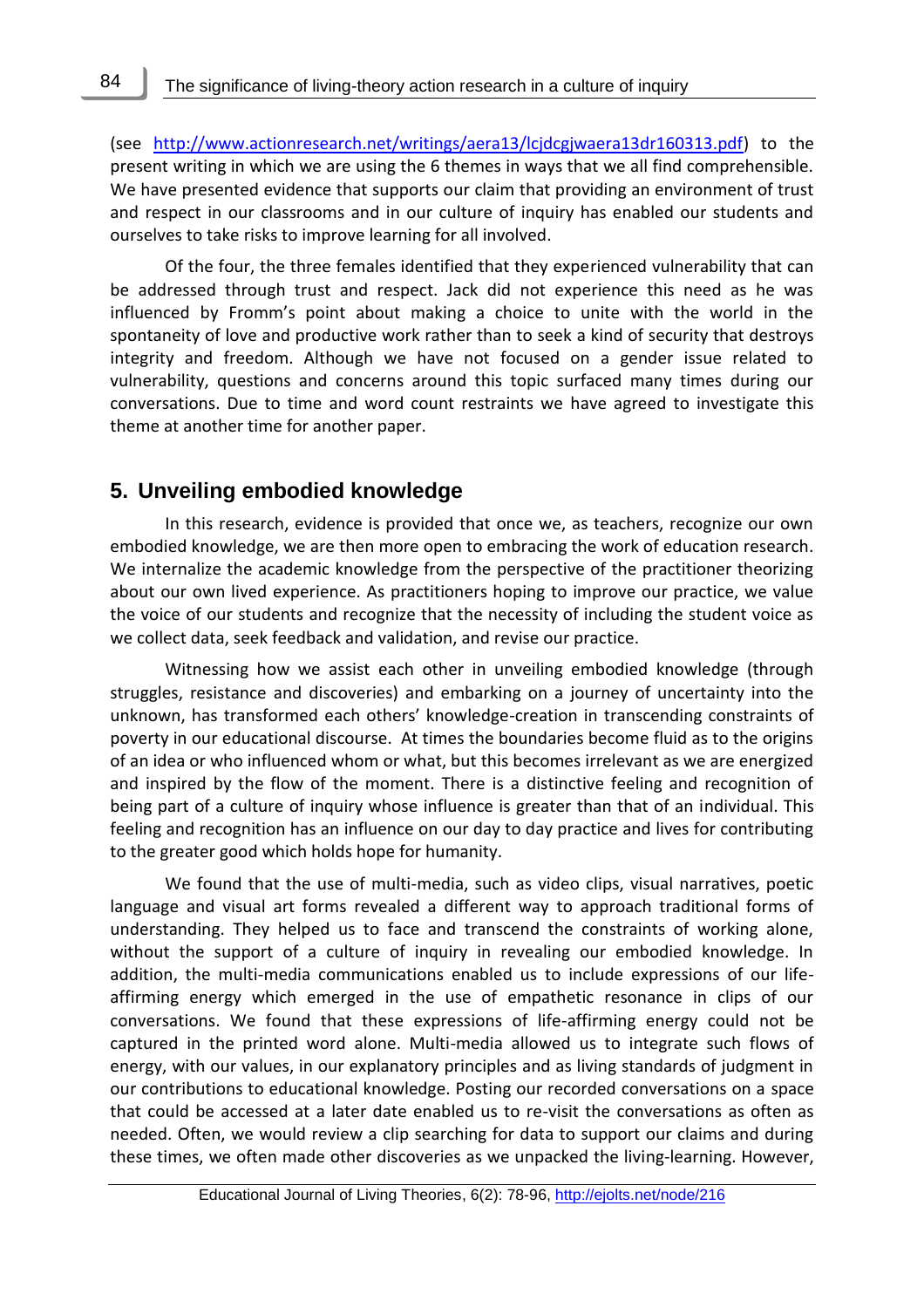an unexpected result of the re-engagement with the conversation was a rejuvenation of the life-affirming energy each time the clip was viewed. Not only did this help to sustain us when we were unable to meet in cyberspace but simply viewing clips again often expanded the life-affirming energy (not unlike muscle memory does for athletes) creating an unlimited source of empathetic resonance we could depend on as we faced new challenges.

## **6. The living curriculum**

We learned that the living curriculum goes beyond the boundaries of the given curriculum by focusing on the needs of the student first. Relationships in the classroom and the respect and trust created in a culture of inquiry needed to be addressed before teaching the actual given curriculum. We believe that we have explained the improved learning that emerges when students uncover their own questions in a living curriculum as opposed to those prescribed in the given curriculum.

To emphasize the importance of this distinction between a given and a living curriculum, we can use the illustration of the headings provided by AERA for the proposal process and the headings we used that were generated by Liz and Cathy. In the writing of this paper, we needed to transcend the constraints we experienced in simply fitting our writings within the AERA headings. What we have written transcends these headings. We did not follow a prescribed method but our process, our methodological inventiveness, unfolded as we went, as we discussed and as we reflected on what we wrote before.

Because of our experiences, including our struggles, in creating our own living theories, we feel confident in encouraging discussion on individual values in our classrooms. Although dialogue on values is included in the given curriculum, in our experience, discussion of the values of each individual student is not commonplace in educational environments. We have shown that such dialogues can address moral and values-based poverty and poverty in representations of educational practices and discourses.

## **7. Influencing self, others and social formations**

From our individual research, we have seen the impact of embracing our embodied knowledge to influence our own growth and understanding. Our confidence in capacities to support our students to improve their learning has grown through our intentions of living according to our own values and holding ourselves publicly accountable for those intentions and actions. Our individual improvement depended on our action research cycles and on the support and encouragement of critical friends in a culture of inquiry.

The active valuing of the embodied knowledge of others has the effect of removing potential hierarchical constraints on influence. Throughout the writing of all four of us, we see the roles of facilitator, guide, teacher, learner, critical friend and validator shifting fluidly back and forth as members of each culture of inquiry express doubt or certainty in their knowing. Taking up the challenge of asking our students to help us to teach them better by modelling the self- evaluation process attests to the validity of engaging students, no matter their age, in their own learning.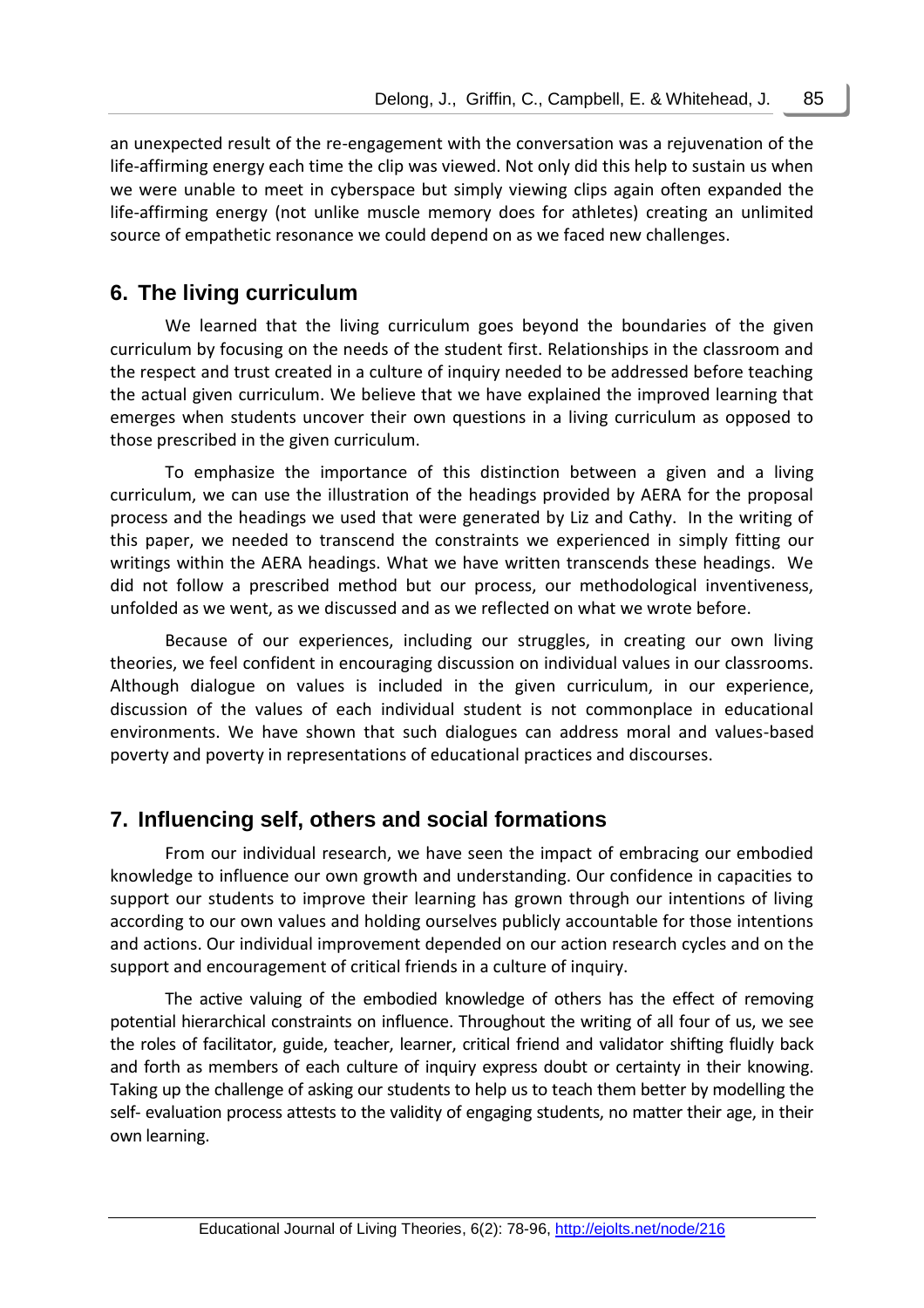Through the process of doing action research within a culture of inquiry, there is a reciprocal influence which results in the emergence of joint values. We have identified many qualities inherent in our Skype culture of inquiry which allow for each of us as individuals to flourish within our own action research projects while remaining open to the influence of the other. First, we allowed each individual to retain their own voice and style of research. Second, we attempted to hold our conversations within a space which is open to possibilities rather than being held to a strict agenda or timeline. Third, we identified, celebrated and examined the pooling of life-affirming energy in conversation (Hutchison, 2012). Finally, we openly discussed our joint values and the nature of our influence on each other and within the writing together.

Finally, as evidenced in the work of Jackie, Liz and Cathy, individuals who are able to expose vulnerability have a catalytic effect in building trust and a sense of safety within a culture of inquiry. This sense of trust and respect is essential to being able to overcome educational environments. Although all three women had spoken of this effect, it wasn't until reading all three papers together that Jack understood the importance of sharing feelings of vulnerability.

## **8. Obstacles and challenges**

#### **8.1.In the research process**

Challenges and obstacles exist in all types of research but because of sharing our anxieties, vulnerabilities and stories of ruin, living theory action research presents its own challenges and opportunities. While Jack states that he does not experience vulnerability, Liz, Jackie and Cathy all shared the view that vulnerability played an important role in building relationships and trust within cultures of inquiry. We found that a culture of inquiry depended on the development of relationships founded on trust and respect; when this culture was not found in our schools and school systems, the love in our culture of inquiry provided the support and encouragement that we needed to continue our research.

All of us at some point have had to defend our choice of methodology, Living Educational Theory: Jack as he created his living-educational-theory and defended it repeatedly and vehemently at the American and British Educational Research Associations; Jackie as she chose to create her own living-theory PhD research at the University of Bath; Liz in her PhD courses; Cathy in discussions with administration and peers on data collection.

We have found that time is necessary for the building of trust; it is also a serious issue for practitioner-researchers since it is research on our practice and our practice is our work which in itself demands time. In order to complete this research, we had to carve out time to record the data to provide evidence to support our claims to know. Time is also a challenge because of our living in separate time zones: five hours difference from Ontario to Bath, UK.

Despite our love for the use of multi-media to enhance our understandings of our lives as teacher-learners, technology can be an adversary. The equipment challenges us through breakdowns, accessibility and consistent transmissions. SKYPE, while a wonderful ally, can be slow, irregular, broken up, susceptible to demand and weather and require a large bandwidth. There is also a small charge for the conferencing facility.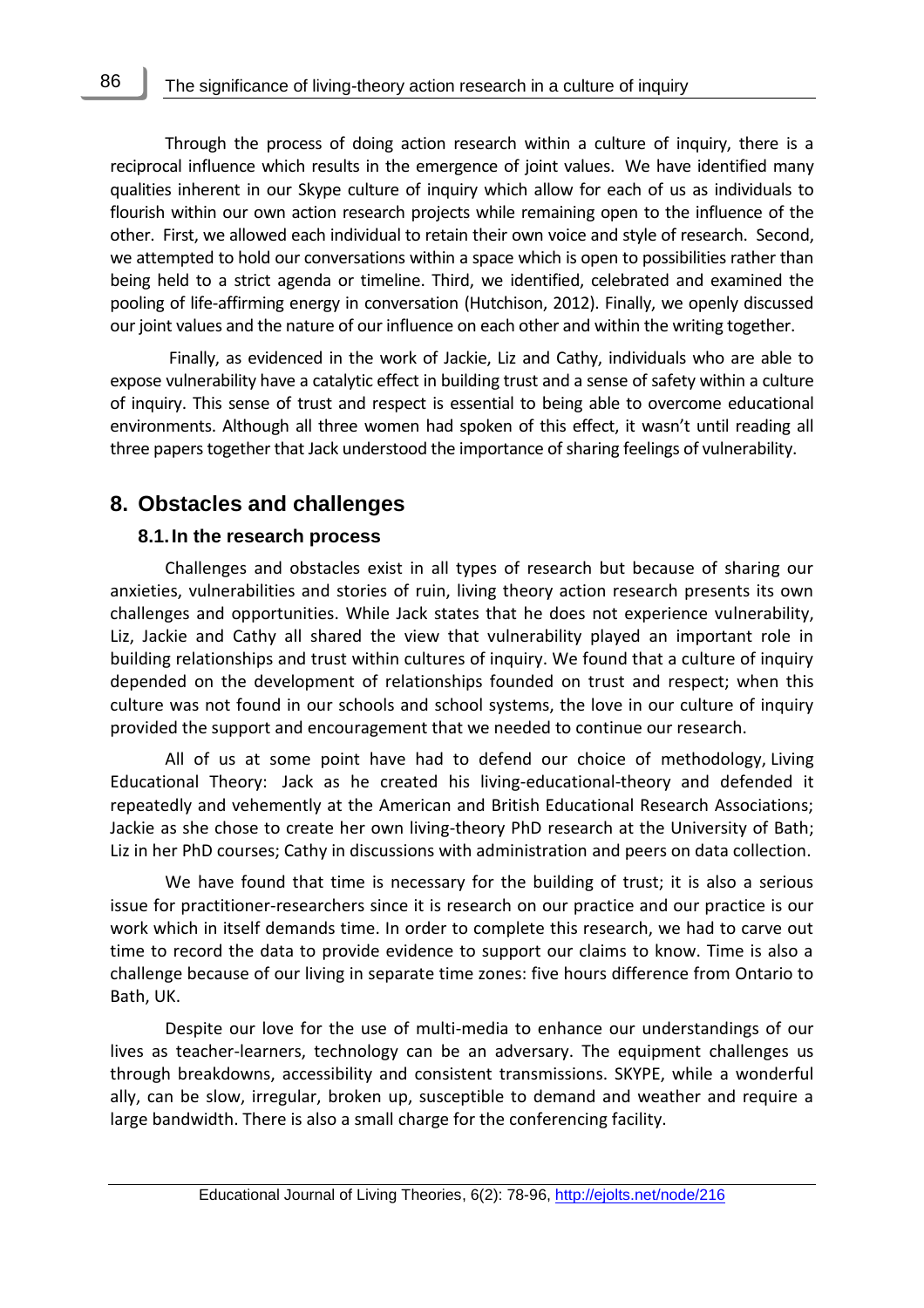This form of research is relentless with the expectation that we continue learning and improving: without a due date or timeline, there is no end in sight: we are always on a path of improvement. This creates an additional challenge when working within a deadline for publication: our learning has no conclusion.

## **8.2.In the writing of the papers for this issue of EJOLTS**

This writing process was far from smooth stories of self (MacLure, 1996, p. 283). We frequently struggled with the quality of our contributions, with how the four viewpoints would have holistic meaning and with the strength of our argument. The openness of the SKYPE conversations allowed for more depth in understanding each others' viewpoints and modelled helpful processes. Using Skype, recording the calls and uploading them to YouTube created a space for that transitional time, time to reflect and internalize our thinking, for the next conference.

#### Cathy writes:

I feel I have come a long way since my initial reluctance to challenge "the professors." I now take comfort in being able to write what I feel, to try it out in this virtual world knowing I have three amazing critical friends who will, first and foremost, not hesitate to challenge what I am saying, to draw me out and force me to go deeper. At the same time, knowing they are my first audience challenges me to write differently, to consider what I am saying and how I am saying it through their lens. In addition, I try to articulate what I think is missing. I am now more able to trust that my voice is important and there is a space for it in our collaborative writing. I add my perspective in the full knowledge that intertwined with theirs, my voice will resonate and at times provide a dissonance to push us forward. Ultimately, we weave our song together and drive each other forward, intrigued by the patterns we find as our collective song unfolds.

In the December 20 and December 22 YouTube clips, first, to Jackie and then to the whole group, we hear Cathy expressing her concern about feeling uncertain about working with "professors" who she felt knew more than she did within the SKYPE conferences with Jack Whitehead, Liz Campbell and Jackie Delong. For Jack and Jackie, who have been working together for over 16 years, this came as a surprise: a good reminder to never assume that there are common understandings about the nature of the relationships and that a culture of inquiry takes time to be established.

Perhaps our greatest challenge in producing this issue of EJOLTS came from Prof. Moira Laidlaw and Prof. Tim Cain in the open review process when we presented our original publication. Here are their reviews:

Hello Jackie, Cathy, Liz and Jack. I have thoroughly enjoyed reading your paper and I attach it here as I have written extensive comments on details of the text, which I hope you will find useful. I want to make my more general comments here.

The most significant aspect of what I want to say concerns the length of the paper. Although I began with misgivings about the simple word-count, I realised that it was a more substantial issue than this and the distinction gets to the heart of something that could be transformative.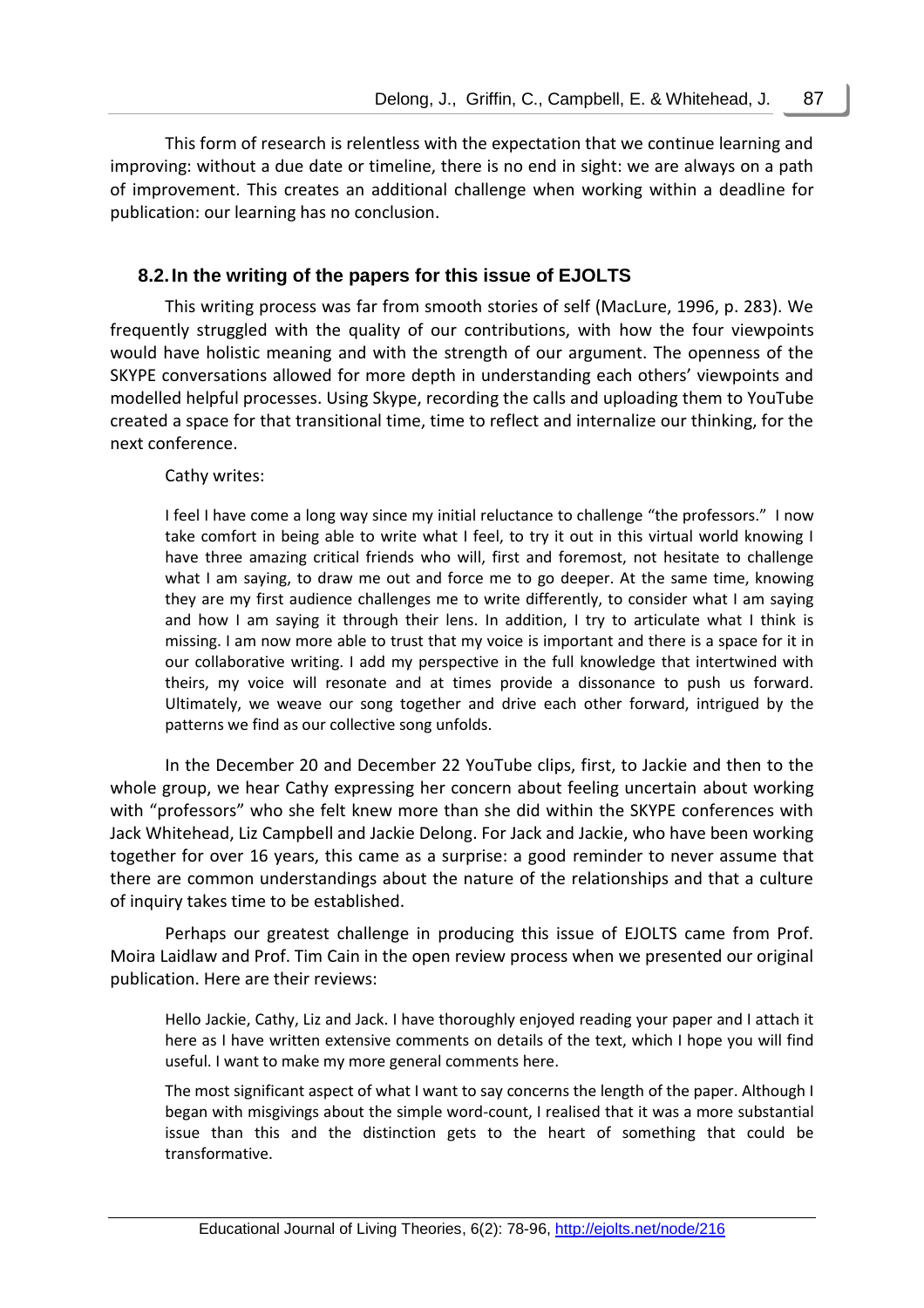Each part of the paper as it stands, with a section written by each one of you is compelling. I never felt that the length per se was a problem in terms of meanings and significance. (I do think there are problems publishing something over 27,000 words when the journal rubric states that between 6,000 and 12,000 words are the expected length. However, I think this is an editorial point and I don't want to get bogged down in it.)

I would like to make a suggestion for your consideration. I am wondering if it would be worthwhile to have this text constituting the whole of one issue of EJOLTS. Not in its present form, but as six papers - the introduction by all of you, the four individual parts (which I know are not separate, but they are singly authored) and then the conclusion as the final paper of the issue. This would allow for some expansion on the explanation of some terms, which you currently use - see script for details - which might make comprehension for the reader a little easier in places.

I recognise the danger of fragmentation in the dissemination of ideas and values, but I think that if this text were to constitute a whole issue of EJOLTS, this in itself would lend it even greater gravitas. It would also, significantly, underline the idea of transcending the expected, 'normalised' processes of the presentation of ideas, something I believe EJOLTS was formulated for, in fact. I think it would revolutionalise and augment the significance of this very important text. It would also constitute a really intricate sense of holding together the one and the many, which is the art of the dialectician, something that all of you clearly take very seriously.

In its present format I don't think it does itself justice. I think, however, the issues I raise are editorial rather than reviewer-based. I believe this needs to be looked at by the editorial board with the above taken into consideration.

This paper MATTERS. I want to see it published, but I do not feel I can simply say, publish or don't publish. In its present format I have real misgivings because of what I am saying above. With editorial approval, I think this paper could present itself in an even more cogent and brilliant form and I want to see it published.

Please do respond to this in any way you see fit. I welcome corresponding with you individually or as a group.

All the best, Moira [\(Laidlaw, 2013\)](http://ejolts.org/mod/forum/discuss.php?d=88)

Dear all,

I would like to offer a small critique of the paper and of the living theories approach, if I may. Although I'm going to start with a gripe, I hope you can see it as I do, which is to say an irritation that has potential to be fruitful, if it is worked through.

So to the gripe...

I looked forward to reading "Action research transcends constraints of poverty in elementary, high school and post-graduate settings." I really wanted to know how action research transcends constraints of poverty. It wasn't until I got about half way through that I realised that I wasn't going to find out. The article refers to moral poverty, aesthetic poverty, intellectual poverty, impoverished learning etc. - none of which are defined, explained or evidenced - but there's no reference to poverty as such. (I suppose I could have avoided disappointment by reading the abstract more carefully!)

I've had quite a privileged life really, and haven't experienced a lot of poverty but, as I understand it, poverty is hunger. It's a dull ache that doesnt' go away. It's lethargy. It's continual anxiety, every time you wake up. Fear of the bailiff. OK, so it's a shame that print

Educational Journal of Living Theories, 6(2): 78-96,<http://ejolts.net/node/216>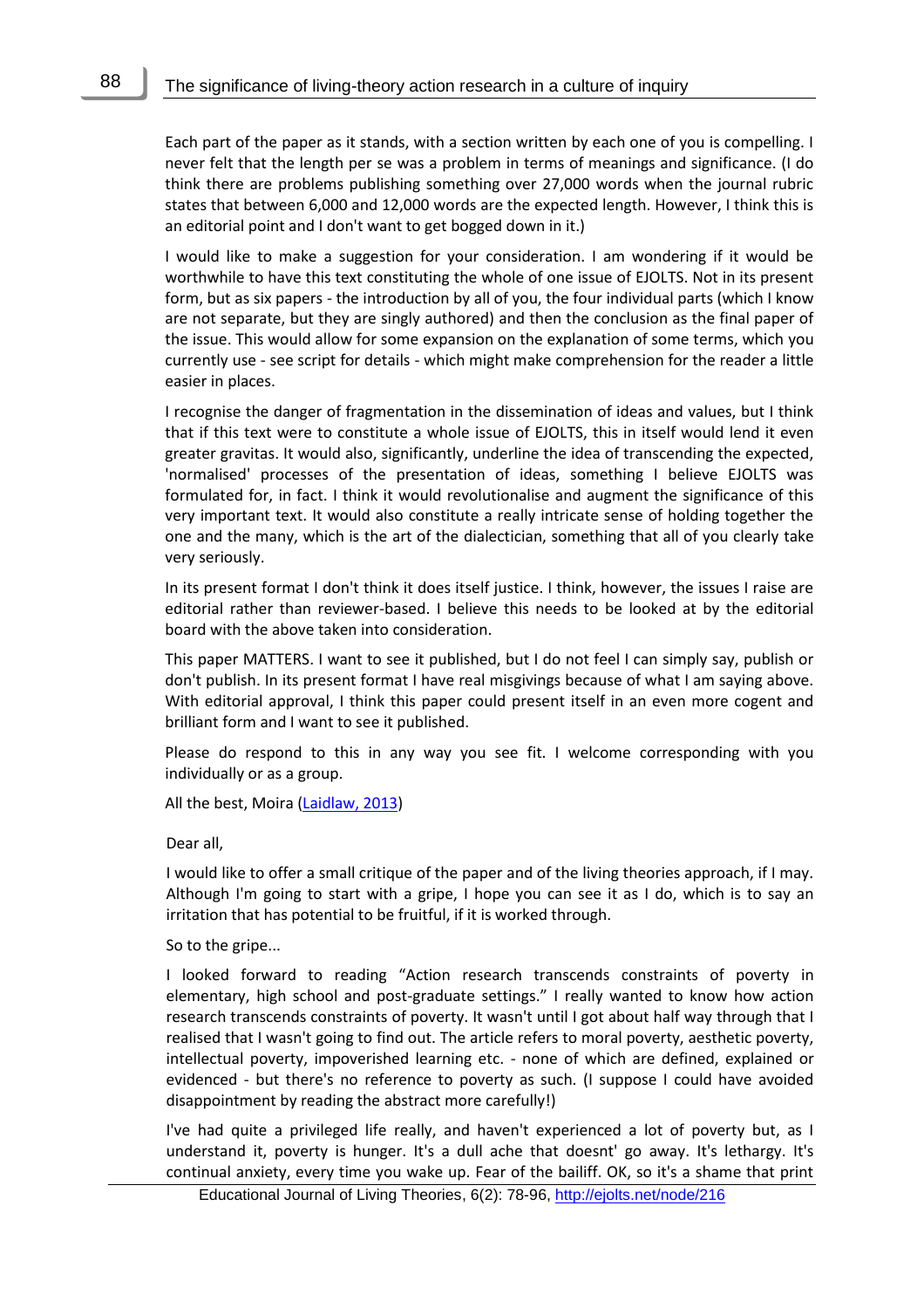journals don't contain video; it might be better if they did, but it feels it feels uncomfortable to equate this with poverty. And, whilst I'm in griping mode, exactly who is it that stands accused of 'moral poverty' and on what grounds?

At some point in my reading, I decided that you were probably including the theme of poverty because this was the conference theme. I know that's judgemental and possibly most unfair, but that's how you came across to me. I felt somehow cheated, as though you shouldn't have done this. As if the local vicar (who should know better) had made off with some church funds.

So - and this is where we segue into something that could actually be helpful - why the 'cheated' feeling?

I think it's because, unlike other types of research, the central claim to a Living educational theory is that you are living life more according to your values. Not knowing more, or being a better teacher but living a better life. This is a tough claim to make because it's hard to substantiate and I'm not sure that the fact that your friends agree with you counts as sufficient evidence.

Now, I have actually met and worked with some teachers who just are wonderful human beings (in my view). But I've also worked with brilliant teachers, whose lives are a mess, full of failure and broken relationships. Which makes me wonder if the theory might benefit from being perhaps a little more modest? Is it sufficient to claim that your teaching (rather than your life) is more often, and more fully, congruent with your values?

Also, I wonder if the ontological position of values is sufficiently thought through? I have recently acquired a grand-daughter who has ontological features - eyes, mouth, nose etc. but it would be hard to argue that she has ontological values. No doubt she'll acquire some but I wonder what the process is, for this acquisition. Fortunately, her experience of 'love' is likely to be warmth, cuddles and having her needs met but, for some children, 'love' is sex and abuse and a lot of lesser, but still painful, experiences. (This might why two of the sections in the article define 'love'.) This makes me ponder the status of the word 'love' as descriptive of a value that we can all recognise.

So these are my thoughts on your article. Cutting it into separate articles seems like a good idea and I'm sure it's worth publishing.

Best wishes,

Tim [\(Cain, 2013\)](http://ejolts.org/mod/forum/discuss.php?d=88)

We accepted the challenges in Laidlaw's review to separate the original submission into six distinct but related pieces and to clarify further our key concepts. We accepted the criticism in Cain's review and shifted the focus away from "poverty" and onto the meanings of a "culture of inquiry." We have also offered further clarification of the meanings of our "ontological values" and their communication through multi-media narratives and their inclusion in explanation principles and as living standards of judgment.

#### **8.3.In solely print-based texts**

In the continuing evolution of our living-educational-theory, the greatest challenge remains overcoming the poverty of academic discourses in Journals of Education and Educational Research. We are thinking of the poverty of discourses that are restricted to print-based texts that are limited in their capacity to communicate the meanings of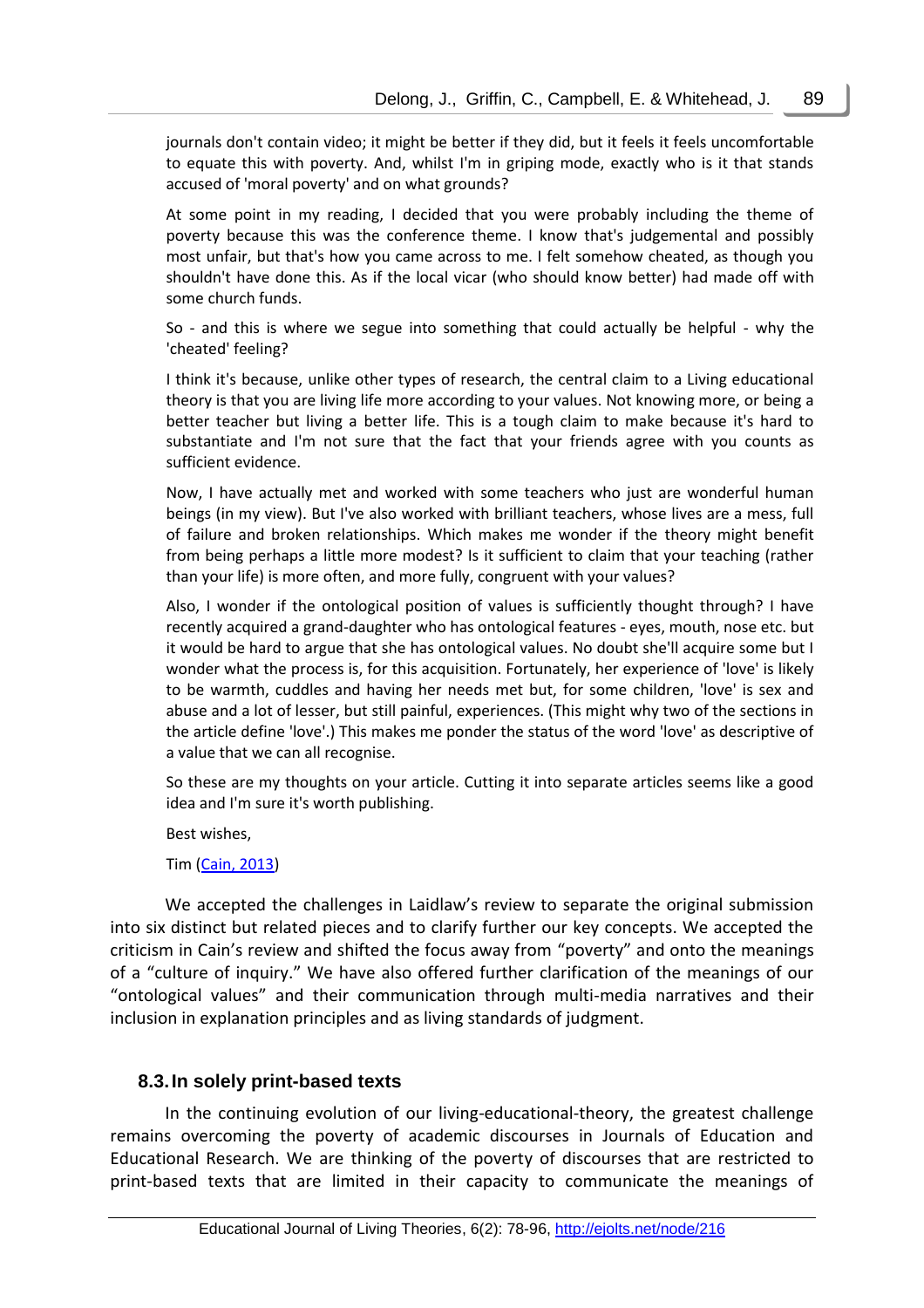embodied expressions of energy-flowing values as explanatory principles in explanations of educational influence. The challenge is to produce evidence-based explanations of educational influence that include adequate representations of energy-flowing values as explanatory principles. We have responded to this challenge in this multi-media presentation with foci on such embodied expressions of meanings as cultures of inquiry and being loved into learning.

There are many obstacles to be overcome in meeting the challenges of poverty in academic discourses about education. The power of the commercial interests in retaining the profitability of print-based journals and books should not be underestimated. However, there are now moves by some of the major universities to make freely available the publications of members of staff. The increasing familiarity of scholars with digital and visual technologies is also helping to overcome the poverty in academic discourses in education, especially those that eliminate any recognition of the importance of emotion and energyflowing values in explanatory principles. (Crotty, 2012)

### **9. 9. Scholarly significance**

#### **9.1.In the writing process and structure of this issue of EJOLTS**

The potential for this mode of inquiry using SKYPE or a similar type of application (i.e. Google hangout) is of great significance not only for action researchers but for all forms of classroom inquiry and professional development. The quality of the dialogue evident in the clips in this paper bear witness to a transformative learning process in which we are learning to live as fully as we can the values we use to give meaning and purpose to our lives. It is significant that we have lived the action reflection cycles of the action research process in the actual writing of the paper.

In our living research we are making this living inquiry less elusive and more explicit and while the model is important it is not replicable, as is, since individuals bring diverse values and unique lived experiences to the generation of their living theories. The scholarly significance seems particularly important in the classroom research of the elementary and high school teachers. Their voices and the voices of their students are so rich and profound that their conversations transform environments from impoverishment to enrichment for learning and living.

There is something highly original being created through the conversations and writings that can communicate the importance of sustaining and evolving our educational conversations as part of what we are understanding of "a life that is personally flourishing" (Reiss & White, 2013, p. 4). As we do this we are helping each other to live lives that are relationally dynamic with embodied expressions of human flourishing.

#### **9.2.In its methodological inventiveness**

This issue of EJOLTS is significant in its approach which values creativity and artistic interpretations rather than fidelity to models, curricula, processes, hierarchies. Jack's livingeducational-theory has been refined through the integration of insights in his understandings of cultures of inquiry. These understandings began with the meaning of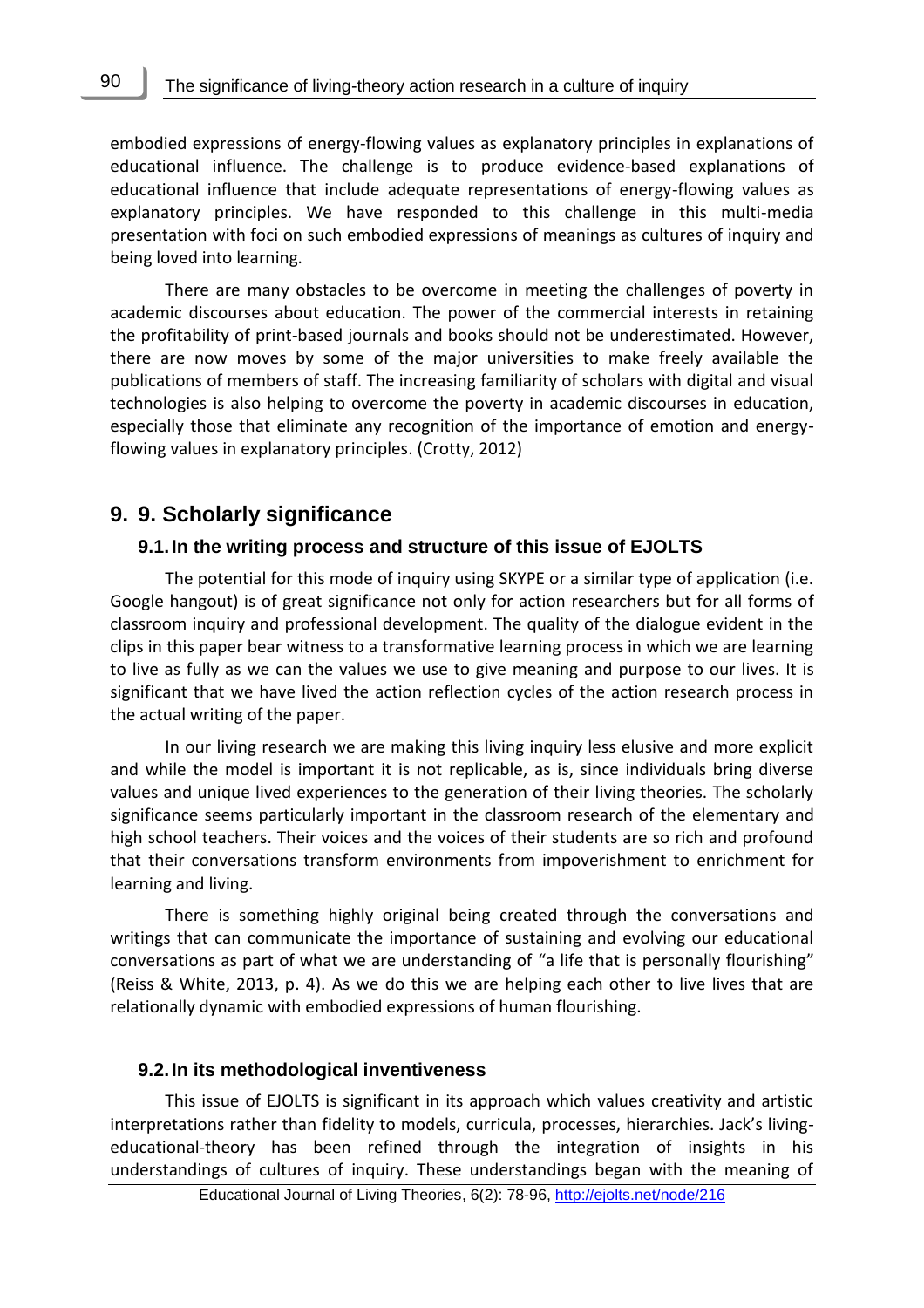culture of inquiry in Jackie's doctoral thesis (Delong 2002) and deepened and extended with the categories suggested by Liz and Cathy of: Background; Loved into Learning; Praxis; Students as co-researchers; Building Trust and Respect; Unveiling Embodied Knowledge; The Living Curriculum; Influencing Self, Others and Social Formations; Influencing Social Formations Outside the Classroom; Challenges and Obstacles. This integration is particularly significant in relation to Jack's understandings of how to extend the systemic influence of living educational theories. Jackie's culture of inquiry has been refined and improved through the recognition of Cathy and Liz of being loved into learning in educational relationships.

This work is scholarly significant not only because we have taken another interpretation of poverty but also because we have generated our own living theories in action reflection cycles to show how impoverished environments can be transcended. We have interpreted poverty to include impoverished learning environments in which morals or values are imposed or the values of each individual are not allowed to be expressed.

### **9.3.In the capacity of action research to transform lives and learning**

We think that there is something very important in the culture of inquiry we are creating in expressing and evolving our individual responsibilities for living our values as fully as we can in contexts that can be seen to have various forms of poverty. In doing this, the four of us experience hope in being and working together on something we believe is worthwhile.

The scholarly significance is also demonstrated in the knowledge-claims about the capacities and educational influences of action researchers to improve education. These claims include the explanations that show how environments of impoverishment can be transformed in improving education and serving the public good. These explanations include understandings of the constraints and opportunities related to the sociocultural and sociohistorical contexts in which the research is located. In evaluating the validity of these explanations new living standards of judgment are introduced such as the energy-flowing, relational values of action researchers.

In our articles, we have referenced a broadened interpretation of the constraints of poverty being transcended. When we reference poverty we include traditional academic forms of print-based texts which limit the validity of communications of the embodied meanings of the energy-flowing values of professional educators in explanations of their educational influences in learning.

#### **9.4.In contributing to the knowledge-base of teaching and learning**

This issue of EJOLTS can be seen as a response to Schön's (1995) call for the development of a new epistemology for the new scholarship in demonstrating how the embodied knowledge of professional educators can be made public. It answers Snow's (2001, p. 9) call for procedures for accumulating such knowledge and making it public and the need for a critical mass of practitioner researchers' studies. It demonstrates the potential of the living educational theories of individuals to fulfil both halves of the AERA mission to advance knowledge about education, to encourage scholarly inquiry related to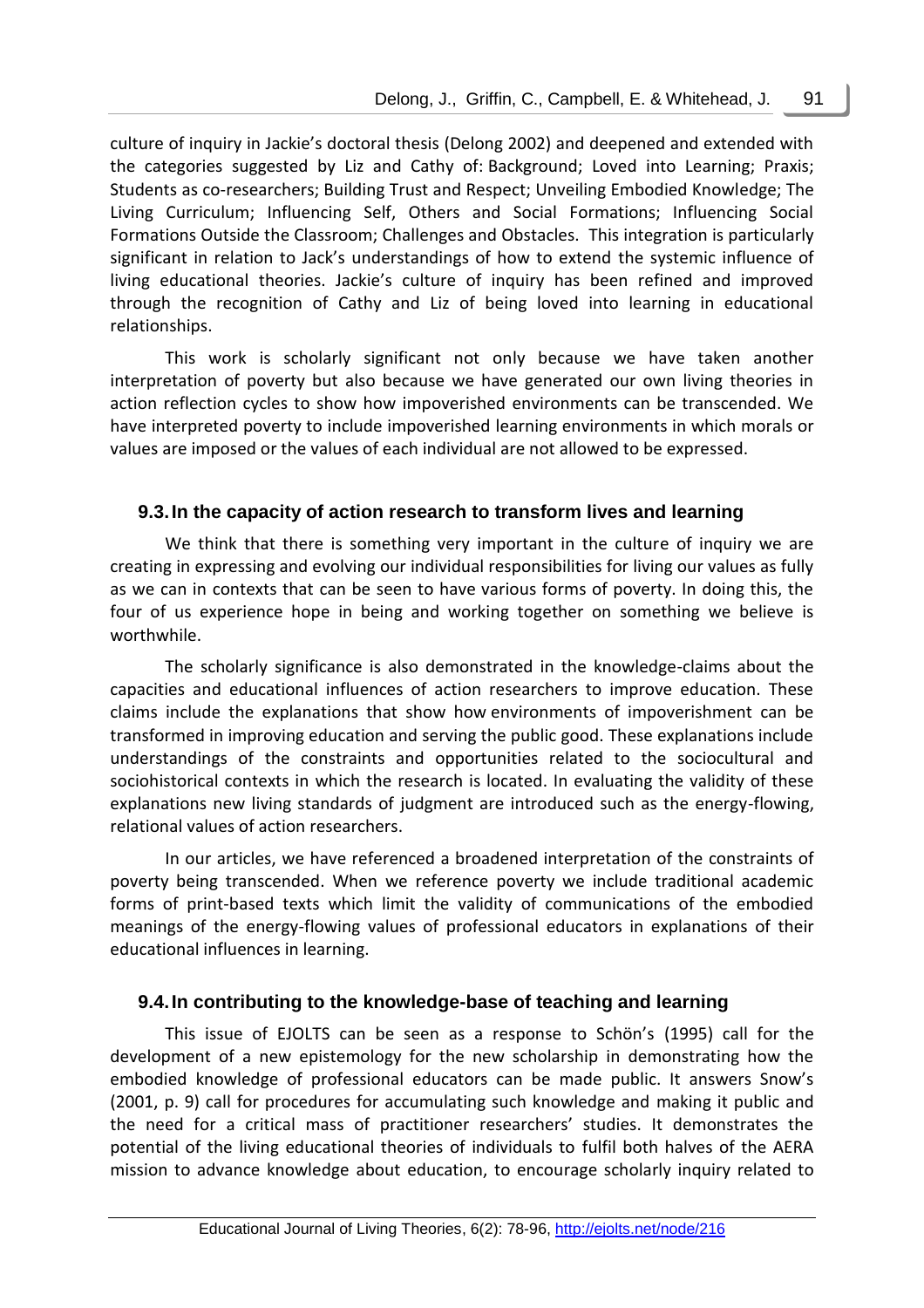education and to promote research to improve education and to serve the public good (Ball and Tyson, 2011).

The writings in this issue of EJOLTS can be related to experiences of "being loved into learning" as a contribution to the culture of inquiry that we are creating. What seems to us to be original in the paper is that we are explicitly bringing "loving kindness" and being "loved into learning" into cultures of inquiry. We think that bringing our pooling of life-affirming energy into a living standard of judgment of a culture of inquiry is scholarly significant.

### **9.5.In the sustainability of our influence**

The scholarly significance resides in evidence to support claims of longitudinal action research that clarify a sustainability of influence, what we're articulating as a living legacy, from Jack to Jackie to Liz and Cathy to their students in elementary, high school and university classrooms and to their peers. This legacy has transformed lives from impoverished learning environments to places where they are loved into learning.

It demonstrates the potential of Whitehead's (1989) general idea of Living Educational Theory to effect positive change in the lives of practitioners and those they influence in a spectrum of settings and the nature of the influence that emerges. It stresses the importance of creating and sharing each individual's living-educational-theory.

It demonstrates the potential of creating a culture of inquiry to encourage and support practitioners to create their own living-theories.

It demonstrates the potential of the transformative power of being loved into learning to transcend constraints of impoverished learning environments.

It is also significant that the authors have addressed the concerns and obstacles to the creation of living theories in cultures of inquiry in classrooms and looked to their next steps in ways to improve and fulfilled the AERA conference purposes through the transformative capacity of educational action research researchers in a broad spectrum of contexts of education.

## **10. Interim conclusion for our ongoing inquiries**

This presentation continues our project of transforming educational knowledge through making explicit the embodied knowledge of educators in generating cultures of inquiry that can both support improvements in practice and make contributions to knowledge. What we are claiming is that the values that carry hope for the future of humanity, and hence are in the public good, are brought more fully into the world as individuals create and share their own living educational theories within such cultures of inquiry. At the heart of these theories are the energy-flowing values that are being used as explanatory principles in explanations of educational influence. The transformation in educational knowledge is occurring as explanatory principles, such as "loving kindness," and "being loved into learning" are being brought into the Academy as epistemological standards of judgment for evaluating the validity of claims to educational knowledge. At the heart of this transformation is the process of empathetic resonance in which individuals and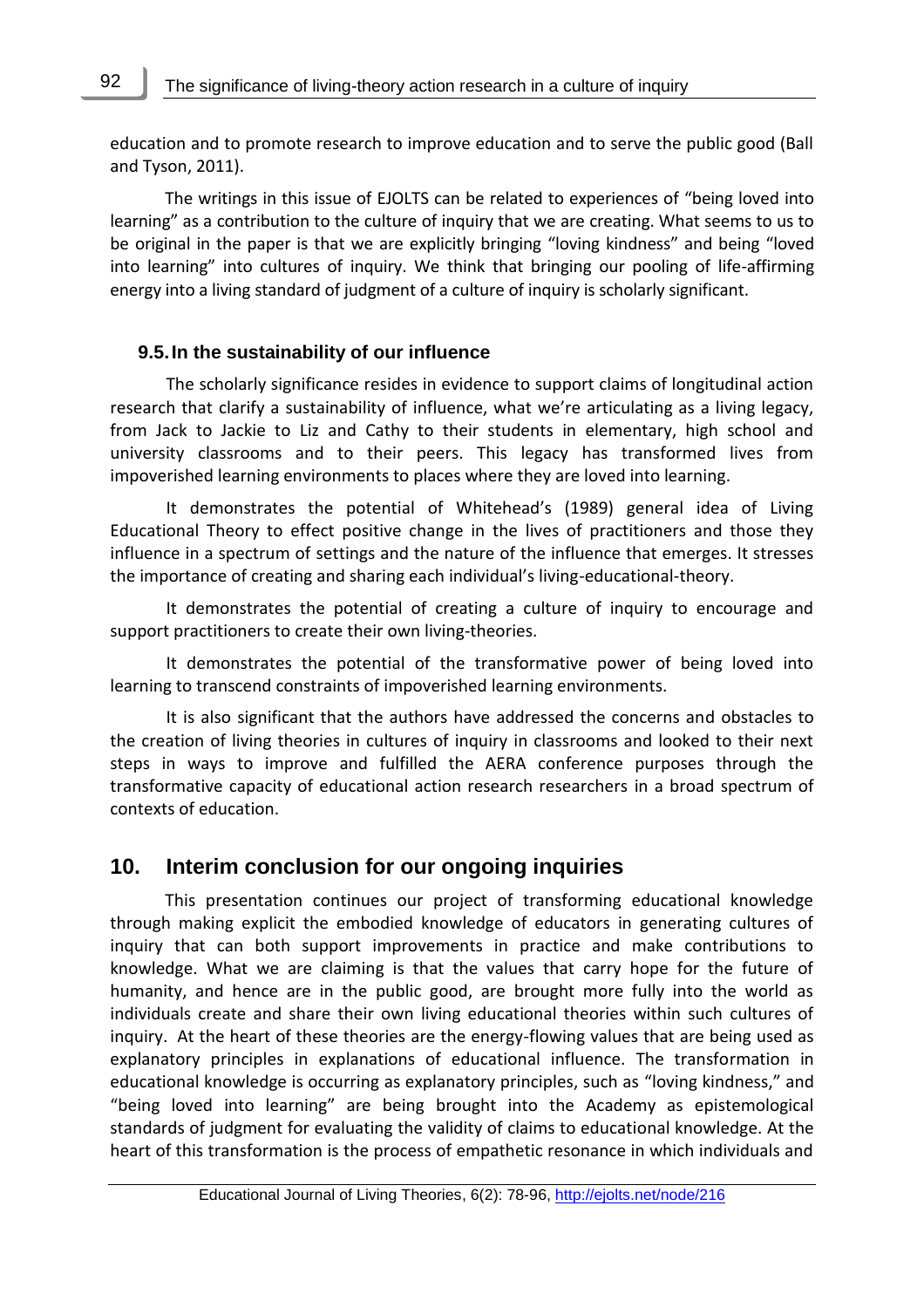groups can recognise and share the meanings of the energy-flowing values as they are clarified in the course of their emergence in practice.

Our AERA presentations provided us with the opportunity of submitting our explanations to peer, critical evaluations, as part of democratic evaluations. By submitting our presentation for publication in EJOLTS and responding to the reviews in the open review process we are continuing to strengthen our contributions to educational knowledge and our educational inquiries. We are hopeful that you will respond to our presentation to help with moving our inquiries forward into improving our educational influences in our work, with the creation of our living educational theories. It may be that you would like to join us in our democratic way of creating together so that we can strengthen the influence of each others' living-educational-theories within cultures of inquiry that are serving to enhance the flow of values that carry hope for the future of humanity.

In creating our living-educational-theories within a continuously evolving culture of inquiry we are ending with an interim conclusion that includes our intentions to contribute to a future that does not exist as yet, but that we are working towards with values that carry, for us, hope for the future of humanity.

Between 11-13 November 2013 Jack led a British Council sponsored workshop in Podgorica, Montenegro on "Using action research with living educational theories to improve practice and to generate knowledge."

You can access the workshop description and programme at: [http://www.actionresearch.net/writings/jack/montenegro11-14-13.pdf.](http://www.actionresearch.net/writings/jack/montenegro11-14-13.pdf) In the last session of the workshop Jack asked participants to share their intentions. Here is a 3 minute videoclip of Ana Milanović talking about her intentions:



Video 6. Ana Milanović talking about her intentions (http://youtu.be/uHFu2-IeB0Y)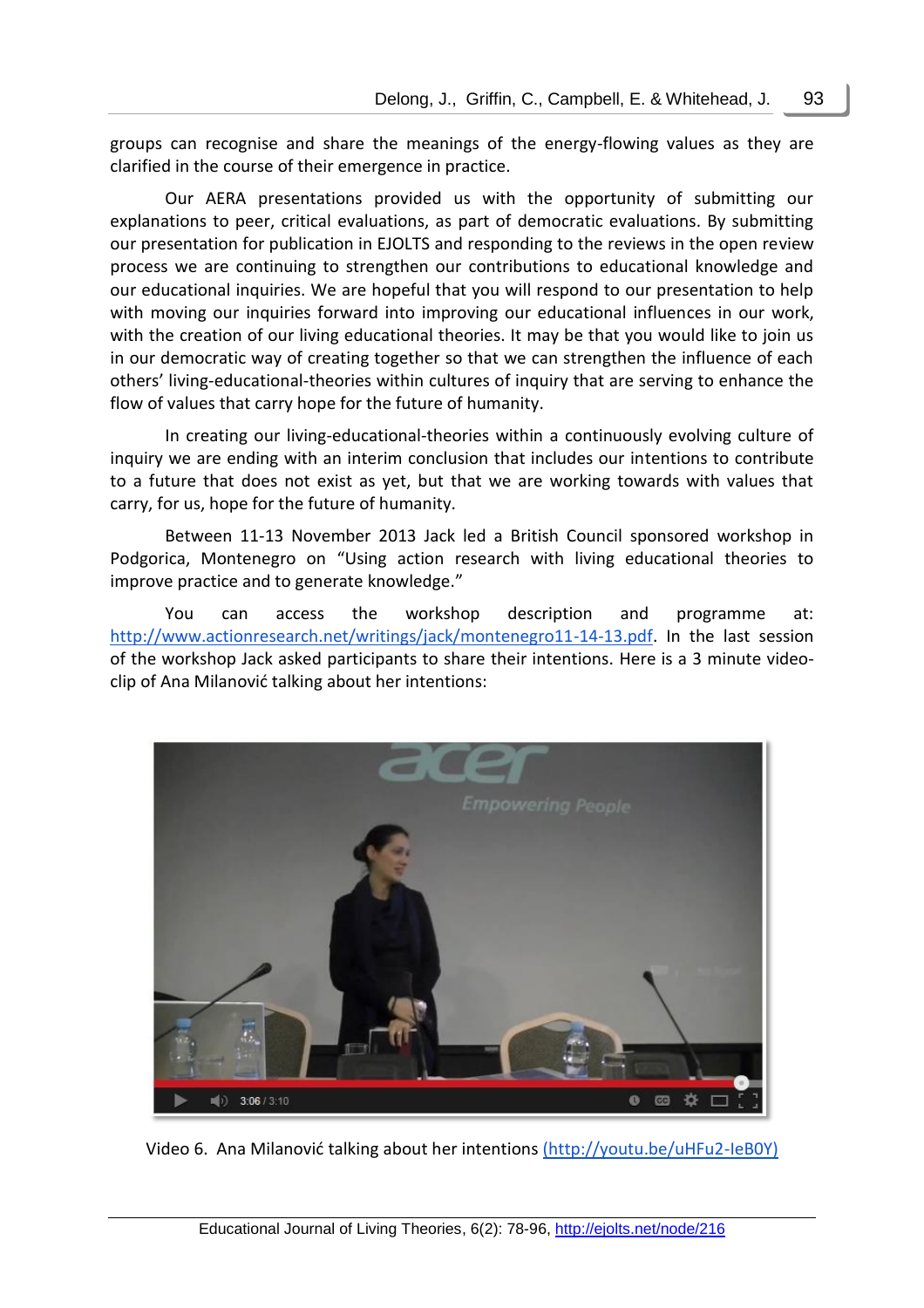This video-clip emphasises the role of the intentionality of others in the interim conclusion as they project themselves into creating their own living-educational-theories with action research with a focus on improving practice and generating knowledge. Jack drew the attention of the participants to the living-theory action research of Branko Bognar and his colleagues in neighbouring Croatia. He emphasized the importance of their publications in EJOLTS and was able to show the participants, through the internet, the following contributions:

- i) Bognar, B. & Zovko, M. (2008), "Pupils as action researchers: improving something important in our lives. Educational Journal of Living Theories"
- ii) Gavran (2009), "Class journal as a possibility of encouraging pupils' creativity"
- iii) Ibrković & Bognar (2009), "Creativity in teaching plant productive"
- iv) Bognar (2013), "Initiating teachers' action research: Empowering teachers' voices. Educational Journal of Living Theories"
- v) Vidović & Kuharić Bučević (2013), "[The enhancement of creativity in Technical](http://ejolts.net/node/204)  [Education](http://ejolts.net/node/204)."

On the 9th November 2013 Jacqueline Delong presented her work on "Lesson Improvement and School Reform through Action Research in Canada" at Japan's Women's University in Tokyo. You can access the power-point slides in the presentation from: [http://www.actionresearch.net/writings/japan/jdJWU091113rev.pptx.](http://www.actionresearch.net/writings/japan/jdJWU091113rev.pptx) Jackie's text in support of the PowerPoint slides can be accessed from: [http://www.actionresearch.net/writings/japan/jdJWUNov313.docx.](http://www.actionresearch.net/writings/japan/jdJWUNov313.docx)

This presentation is evidence in our interim conclusion of our joint desire to spread the influence of the evolution of cultures of inquiry through the generation and sharing of living-educational-theories with action research. This desire is expressed by Jackie at the beginning of her PowerPoint presentation in her location of her presentation in her global, national and local contexts.

Cathy Griffin and Liz Campbell have worked on a proposal for funding to establish a Bluewater Action Research Network (BARN). The proposal has been accepted for funding by the Teacher Learning and Leadership Programme (TLLP) - Provincial Knowledge Exchange (PKE). You can access details of the programme from: <http://www.actionresearch.net/writings/CPD/TLLPPKEOverview.pdf> and details of the programme in file that will open in the EXCEL application at: [http://www.actionresearch.net/writings/BARNprop.xis.](http://www.actionresearch.net/writings/BARNprop.xis) The proposal includes the following commitments:

This proposal is an opportunity to create meaningful, relevant, authentic and sustainable professional development for practitioners that can be directly transferred to the classroom thus creating similar learning opportunities for students. Based on the concepts of actionreflection and data-driven self-directed inquiry in a collaborative community the goals of this proposal align directly with 25 out of 31 of the K-12 School Effectiveness Framework indicators. It also aligns with Bluewater District BIPSA priorities.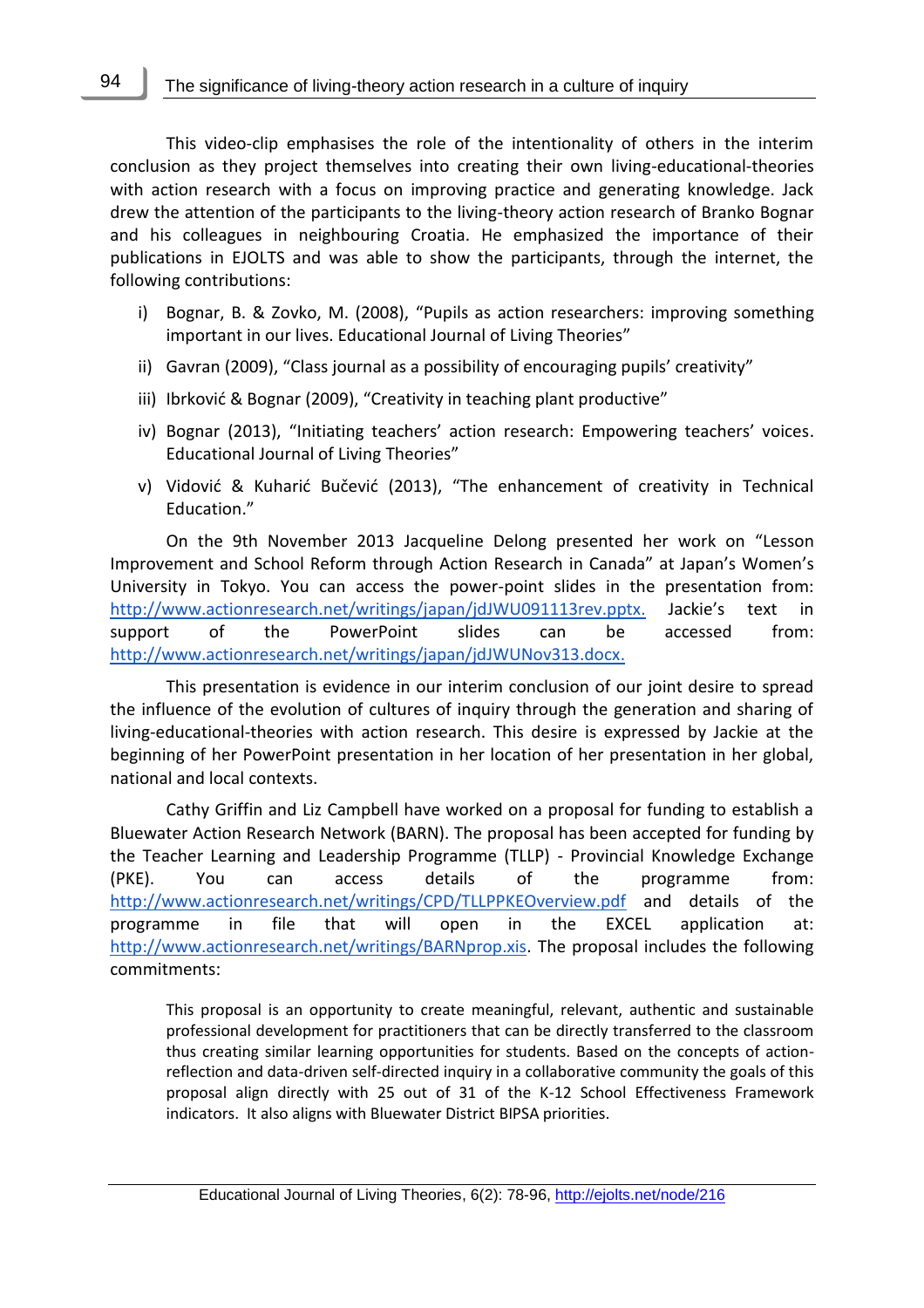Priority #1: To facilitate quality instruction and learning experiences for educators in which as-needed, individualized feedback and support is available through the development of mentor/mentee relationships, small cultures of inquiry and validation groups.

Priority #2: To co-create an equitable and inclusive environment with a common understanding of group values, goals and success criteria with the improvement of student wellbeing and achievement at the core, in which educator learning is deepened through authentic, relevant and meaningful self-directed inquiry, and with measurable improvement in student wellbeing and achievement as an outcome.

Priority #3: To promote and facilitate dialogue across subjects, divisions, levels of the Board and within the community through diverse sustainable growth over time and through the public sharing of our work.

So, our interim conclusion is grounded in our evaluations of our past practices as we make sense of our present practices with our intentions to contribute to the creation of a future that is not yet realised. Our interim conclusion includes future intentions that express our desire to be accountable to each other and yourself in a democratic process of evaluation. In this process of evaluation we are offering our explanations of our educational influences in learning as our living-educational-theories in a continuously evolving and extending culture of inquiry.

## **References**

- Ball, F. B., & Tyson, C. A. (2011). *American Educational Research Association 2012 Annual Meeting Call for Submissions Vancouver, British Columbia, Canada.* Retrieved 8 July 2011, from [http://www.aera.net/Portals/38/docs/Annual\\_Meeting/Annual%20Meeting%20The](http://www.aera.net/Portals/38/docs/Annual_Meeting/Annual%20Meeting%20Theme%202012%20final.pdf) [me%202012%20final.pdf](http://www.aera.net/Portals/38/docs/Annual_Meeting/Annual%20Meeting%20Theme%202012%20final.pdf)
- Bognar, B. (2013). [Initiating teachers' action research: Empowering teachers' voices](http://ejolts.net/node/202). *Educational Journal of Living Theories, 6*(1), 1-39. Retrieved from <http://ejolts.net/node/202>
- Bognar, B., & Zovko, M. (2008). [Pupils as action researchers: improving something important](http://ejolts.net/node/82)  [in our lives.](http://ejolts.net/node/82) *Educational Journal of Living Theories, 1*(1), 1-49. Retrieved from <http://ejolts.net/node/82>
- Cain, T. (2013). Re: Action research transcends constraints of poverty in elementary, high school and post-graduate settings [Peer commentary on the paper "Action research transcends constraints of poverty in elementary, high school and post-graduate settings" by E. Campbell, J. Delong, C. Griffin, & J. Whitehead]. Retrieved from <http://ejolts.org/mod/forum/discuss.php?d=88>
- Crotty, Y. (2012) *[How am I bringing an educationally entrepreneurial spirit into higher](http://www.actionresearch.net/living/yvonnecrotty.shtml)  education?* [\(Doctoral dissertation,](http://www.actionresearch.net/living/yvonnecrotty.shtml) Dublin City University). Retrieved March 31, 2013, from<http://www.actionresearch.net/living/yvonnecrotty.shtml>
- Delong, J. (2002). *How can I improve my practice as a superintendent of schools and create my own living-educational-theory*. (Doctoral dissertation, University of Bath). Retrieved July 14, 2012, from<http://www.actionresearch.net/delong.shtml>